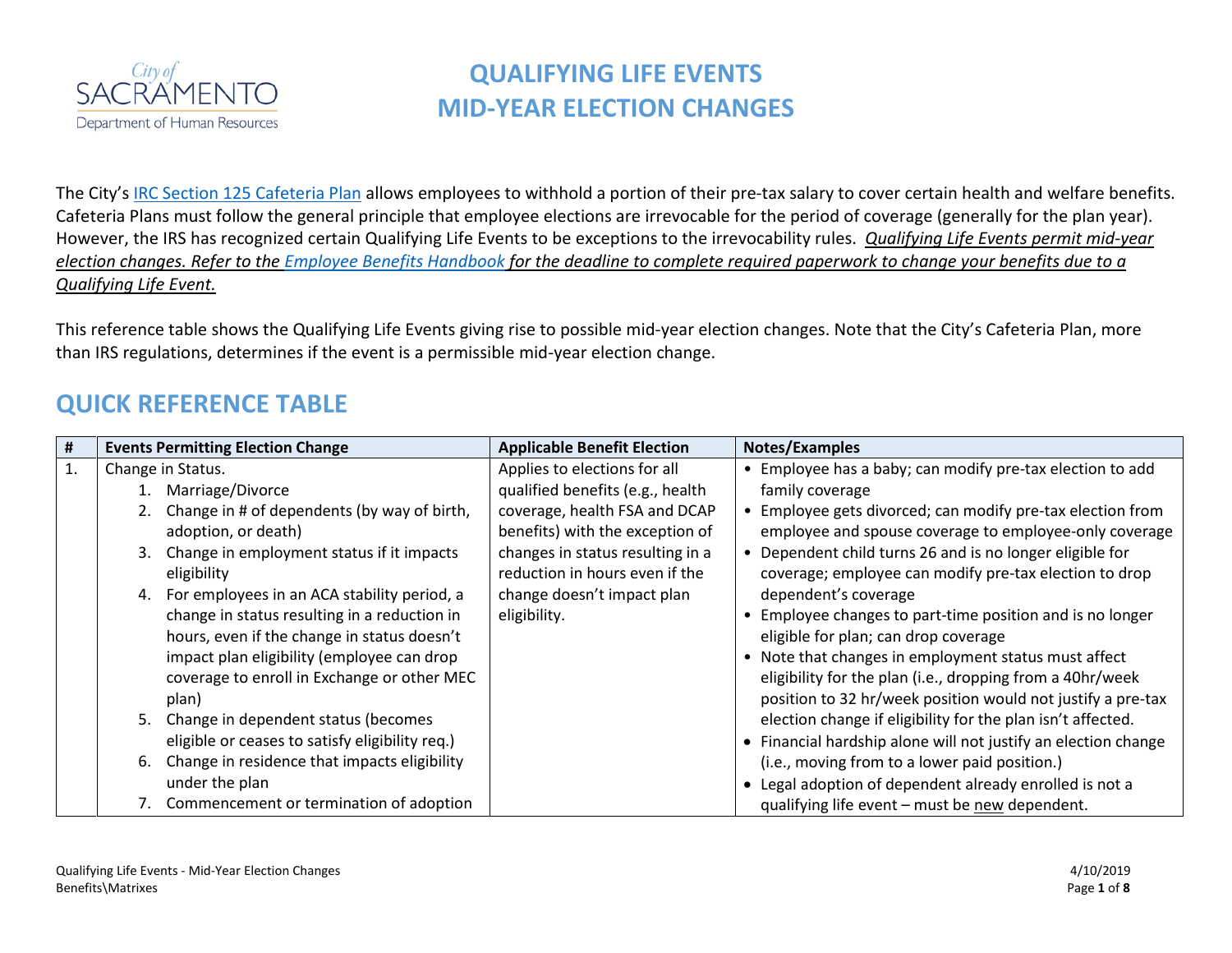

| #  | <b>Events Permitting Election Change</b>                                                                                                                                                            | <b>Applicable Benefit Election</b>                                     | Notes/Examples                                                                                                                                                                                                                                                                                                                                                                                                                   |
|----|-----------------------------------------------------------------------------------------------------------------------------------------------------------------------------------------------------|------------------------------------------------------------------------|----------------------------------------------------------------------------------------------------------------------------------------------------------------------------------------------------------------------------------------------------------------------------------------------------------------------------------------------------------------------------------------------------------------------------------|
| 2. | Cost Changes with Automatic Increase/Decreases in<br><b>Elective Contributions.</b><br>For example, a change in premium during the plan year.                                                       | Applies to elections for all qualified<br>benefits except health FSAs. | • Allows participants to change their election amount to<br>correspond with cost adjustments due to benefit<br>changes in the plan<br>• Permits mid-year election changes on account of a<br>cost change with automatic increases/decreases in<br>election contributions (e.g., employer changes<br>benefits or contribution mid-year).                                                                                          |
| 3. | Significant Cost Change.<br>Allows participants to make a mid-year corresponding<br>and prospective election change (broader than #2 and<br>may include add/drop due to a significant cost change). | Applies to elections for all qualified<br>benefits except health FSAs. | • Election may be dropped if there is a significant cost<br>increase and no similar coverage is available. The<br>concept of similar coverage is somewhat complex.<br>• Election may be added if there is a significant cost<br>decrease and participant previously did not enroll due<br>to cost (note that the underlying health plan must<br>allow the mid-year enrollment also).                                             |
| 4. | Significant Coverage Curtailment.<br>(With or without loss of coverage)                                                                                                                             | Applies to elections for all qualified<br>benefits except health FSAs. | Employee can make an election change to choose<br>alternative similar coverage or, if unavailable, to drop<br>coverage altogether.<br>Coverage curtailment includes: significant increases in<br>cost-sharing, elimination of a benefit package, HMO<br>ceasing in area of residence, substantial decrease in<br>providers, or a reduction in benefits for specific type of<br>medical condition being received by the employee. |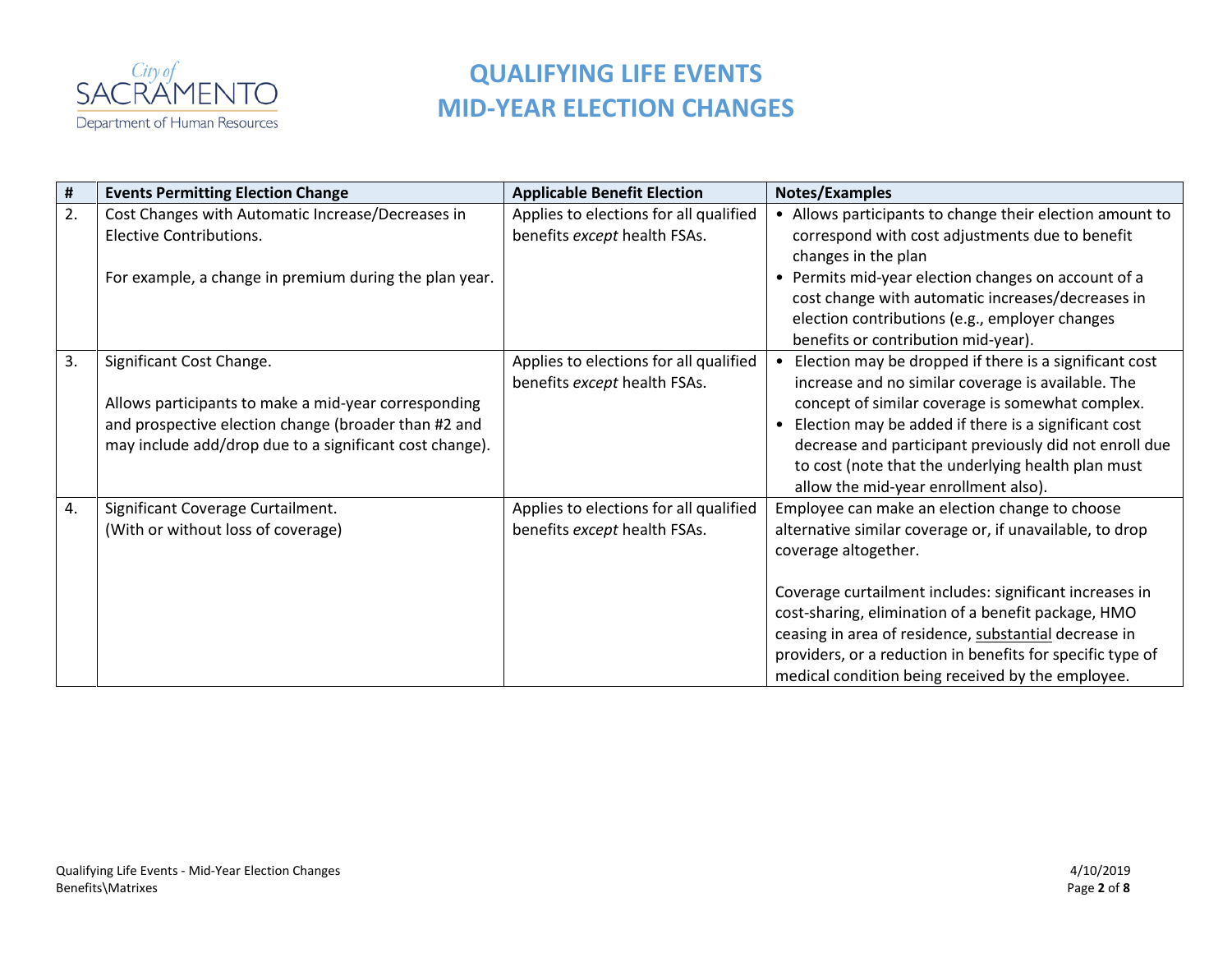

| $\pmb{\sharp}$ | <b>Events Permitting Election Change</b>                                               | <b>Coverage Affected</b>                                                   | Notes/Examples                                                                                                                                                                                                                                                                                                                                                                                                                                                                                                                                                                                                                                                                                                                                                                                                                                                                                                                                        |
|----------------|----------------------------------------------------------------------------------------|----------------------------------------------------------------------------|-------------------------------------------------------------------------------------------------------------------------------------------------------------------------------------------------------------------------------------------------------------------------------------------------------------------------------------------------------------------------------------------------------------------------------------------------------------------------------------------------------------------------------------------------------------------------------------------------------------------------------------------------------------------------------------------------------------------------------------------------------------------------------------------------------------------------------------------------------------------------------------------------------------------------------------------------------|
| 5.             | Addition or Significant Improvement of Benefit Package<br>Option.                      | Applies to elections for all<br>qualified benefits except health<br>FSAs.  | If a plan adds a new benefit package option or other<br>coverage option is significantly improved during a period<br>of coverage, then the employee may change their<br>election to add the new coverage.                                                                                                                                                                                                                                                                                                                                                                                                                                                                                                                                                                                                                                                                                                                                             |
| 6.             | Change in Coverage Under Another Employer Plan.                                        | Applies to elections for plan's<br>health coverage, except health<br>FSAs. | • Open Enrollment Under Another Employer<br>Plan/Different Plan Year. Corresponding changes can<br>be made under employer's plan if employee, spouse,<br>or dependents drop/add during OE of another<br>employer coverage. Avoids the problem with<br>"election lock" where spouses have plans with<br>different plan years.<br>• Other Employer Plan Increases Coverage. Employee<br>may decrease or revoke election for employee,<br>spouse or dependents making election on another<br>employer plan, usually adding other employer<br>coverage.<br>Other Employer Plan Decreases Coverage. Employee<br>may enroll or increase election (add spouse,<br>dependents) if spouse, dependents currently on<br>other employer coverage experience a decrease in<br>coverage.<br>Note that none of these are HIPAA special enrollment rights so the<br>plan has the option whether or not to allow individuals on to the plan<br>in these circumstances. |
| 7.             | Loss of Group Health Coverage Sponsored by<br>Governmental or Educational Institution. | Applies to elections for plan's<br>health coverage, except health<br>FSAs. | Can make election change to come on employer plan.<br>Applies only to loss of coverage for:<br>• SCHIP-State Children's Health Insurance Program<br>• HIS-Indian Health Service or other government tribal<br>coverage.<br>State health benefits risk pool;<br>• Foreign government group health plan.                                                                                                                                                                                                                                                                                                                                                                                                                                                                                                                                                                                                                                                |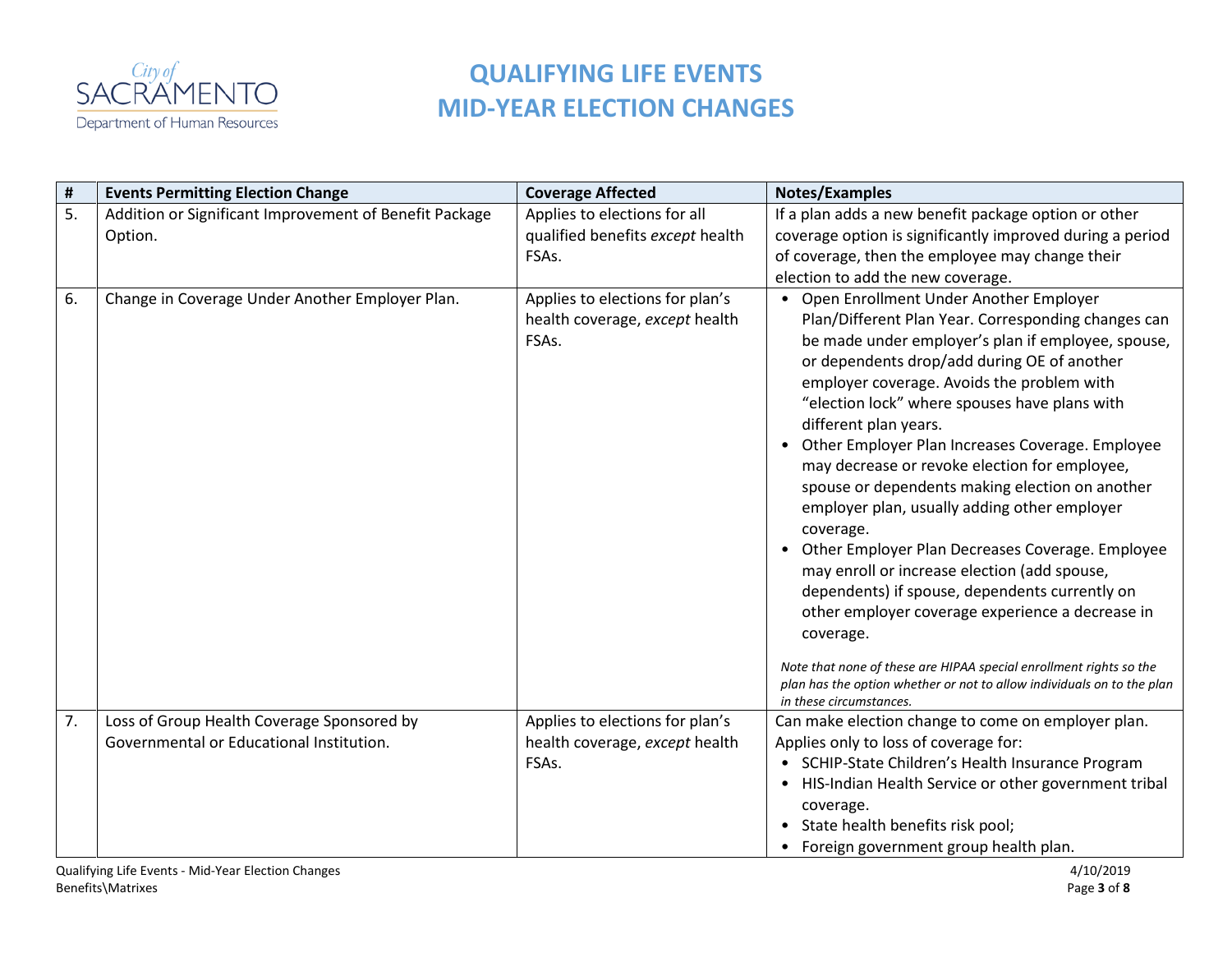

| #  | <b>Events Permitting Election Change</b>                                                                                                                                            | <b>Applicable Benefit Election</b>                                                                                                                                                                                                                             | Notes/Examples                                                                                                                                                                                                                                                                                                                                                                                                                                                                                                                                                                                                                                                                                                                                                                                                                                                                                                                                                           |
|----|-------------------------------------------------------------------------------------------------------------------------------------------------------------------------------------|----------------------------------------------------------------------------------------------------------------------------------------------------------------------------------------------------------------------------------------------------------------|--------------------------------------------------------------------------------------------------------------------------------------------------------------------------------------------------------------------------------------------------------------------------------------------------------------------------------------------------------------------------------------------------------------------------------------------------------------------------------------------------------------------------------------------------------------------------------------------------------------------------------------------------------------------------------------------------------------------------------------------------------------------------------------------------------------------------------------------------------------------------------------------------------------------------------------------------------------------------|
| 8. | <b>HIPAA Special Enrollment Rights.</b><br>Deadline to complete required paperwork for change in<br>benefits may be 30 days or 60 days depending upon the<br>Qualifying Life Event. | Applies to elections for group<br>plans. A special enrollee is<br>entitled to select any benefit<br>package under the plan, and the<br>plan may not limit the<br>employee's right to change from<br>one benefit package to another<br>upon special enrollment. | HIPAA special enrollment rights include:<br>Loss of coverage under another group health plan or<br>$\bullet$<br>health insurance. Permitted for employees and<br>dependents who are otherwise eligible but had other<br>coverage when previously offered coverage.<br>• Acquisition of new dependent by marriage, birth, or<br>adoption.<br>Loss of eligibility for Medicaid or CHIP (permitted 60<br>$\bullet$<br>days after loss of eligibility to notify the plan)<br>Gain eligibility for premium subsidy under Medicaid<br>$\bullet$<br>or CHIP (permitted 60 days after loss of eligibility to<br>notify the plan)<br>• Allows for retroactive changes when notified within<br>60 days of event for birth, adoption, or placement for<br>adoption.<br>For marriage, coverage must be effective the first of<br>the month following the request for enrollment.<br>Note: HIPAA special enrollment rights in many cases<br>overlap with the change-in-status events. |
| 9. | <b>COBRA Qualifying Events.</b>                                                                                                                                                     | Applies to elections for group<br>plans subject to COBRA,<br>including health FSAs.                                                                                                                                                                            | Employee may increase, decrease, or revoke<br>contributions to corresponding COBRA event.                                                                                                                                                                                                                                                                                                                                                                                                                                                                                                                                                                                                                                                                                                                                                                                                                                                                                |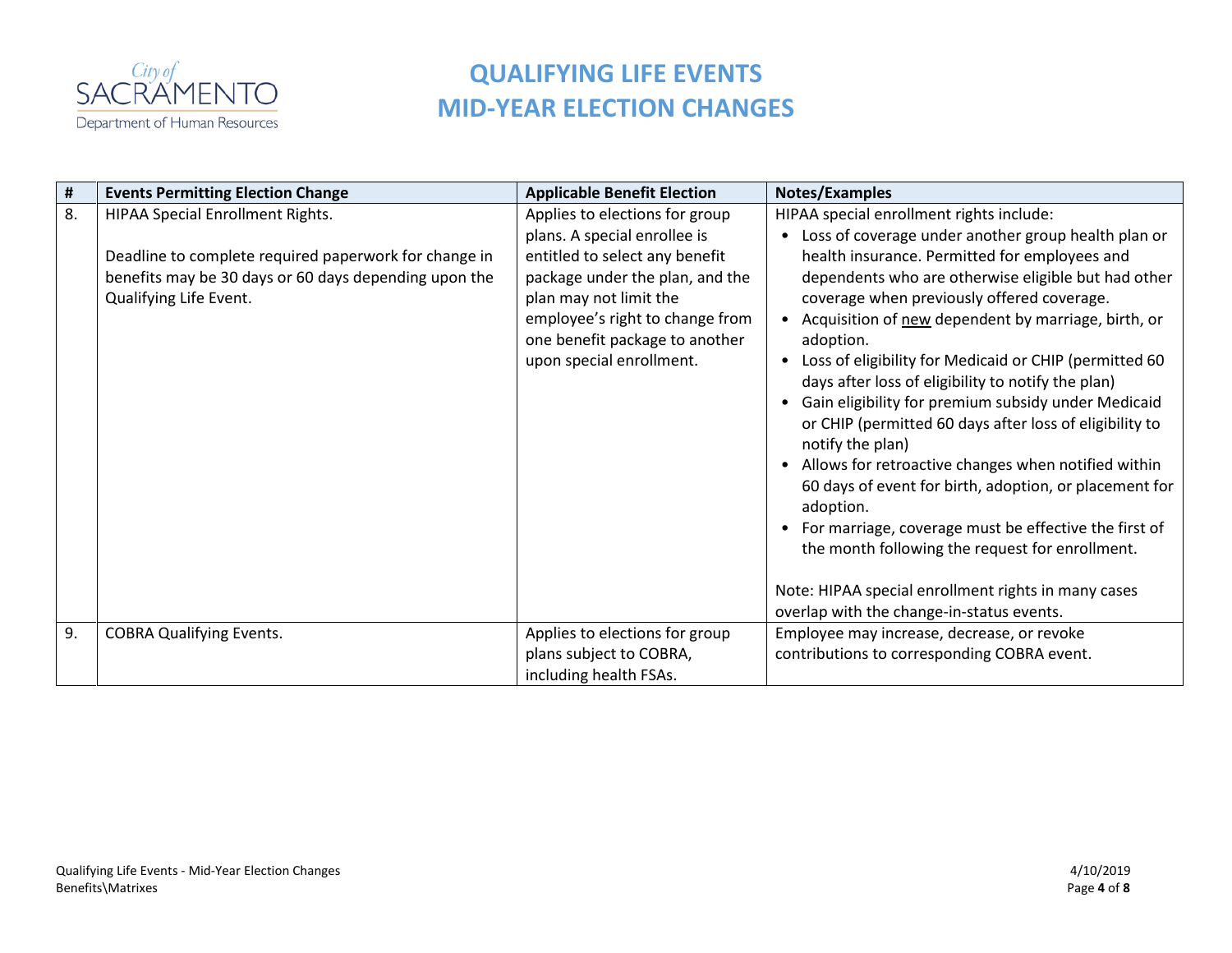

| #   | <b>Events Permitting Election Change</b>                                                                                      | <b>Applicable Benefit Election</b>                                                  | Notes/Examples                                                                                                                                                                                                                                                                                                                                                              |
|-----|-------------------------------------------------------------------------------------------------------------------------------|-------------------------------------------------------------------------------------|-----------------------------------------------------------------------------------------------------------------------------------------------------------------------------------------------------------------------------------------------------------------------------------------------------------------------------------------------------------------------------|
| 10. | Judgments, Decrees, or Orders (such as child support<br>orders, including Qualified Medical Child Support Orders<br>"QMSCOs") | Applies to elections for plan's<br>health coverage, including health<br>FSA's       | A judgment, decree, or order resulting from a divorce,<br>legal separation, annulment or change in legal custody<br>that requires accident and health coverage be provided<br>for an employee's child or foster child permits changes if:<br>To cancel: order requires the child to be on another<br>plan.<br>To add: order requires the child to be on employee's<br>plan. |
| 11  | <b>Medicaid Entitlement</b>                                                                                                   | Applies to elections for plan's<br>health coverage, including health<br><b>FSAs</b> | Corresponding election changes for Medicaid<br>entitlement, usually dropping employer plan.                                                                                                                                                                                                                                                                                 |
| 13. | Leaves of Absences including Military Leave and FMLA<br>Also refer to the City's Leave Administration Policy                  | Applies to all elections, including<br>health FSAs                                  | An approved leave of absence is a qualifying life event,<br>and employee may enroll or withdraw from benefits<br>coverage within 30 days from the time the leave<br>commences or concludes. Employees should refer to the<br><b>Leave Administration Policy for more detailed</b><br>information.                                                                           |
| 14  | Changes in Pre-tax HSA Contributions.                                                                                         | Applies to HSA contributions<br>under a cafeteria plan.                             | IRS Notice 2004-50 concluded that employees may<br>change their HSA elections prospectively anytime.                                                                                                                                                                                                                                                                        |

### **FAQ**

### **STATUS CHANGE EVENTS**

- 1. An employee was enrolled in an HDHP but just had a child and wants more comprehensive coverage. What is the employee allowed to do?
	- a. This event is a status change that is also a HIPAA special enrollment right (birth). The employee can change her election and move from the HDHP plan to another plan and can also add her spouse and new baby. Coverage for the baby would be retroactive to the date of birth. This is the one occasion where retroactive election changes are specifically permitted. Employee may also change to a different carrier because of potential cost difference.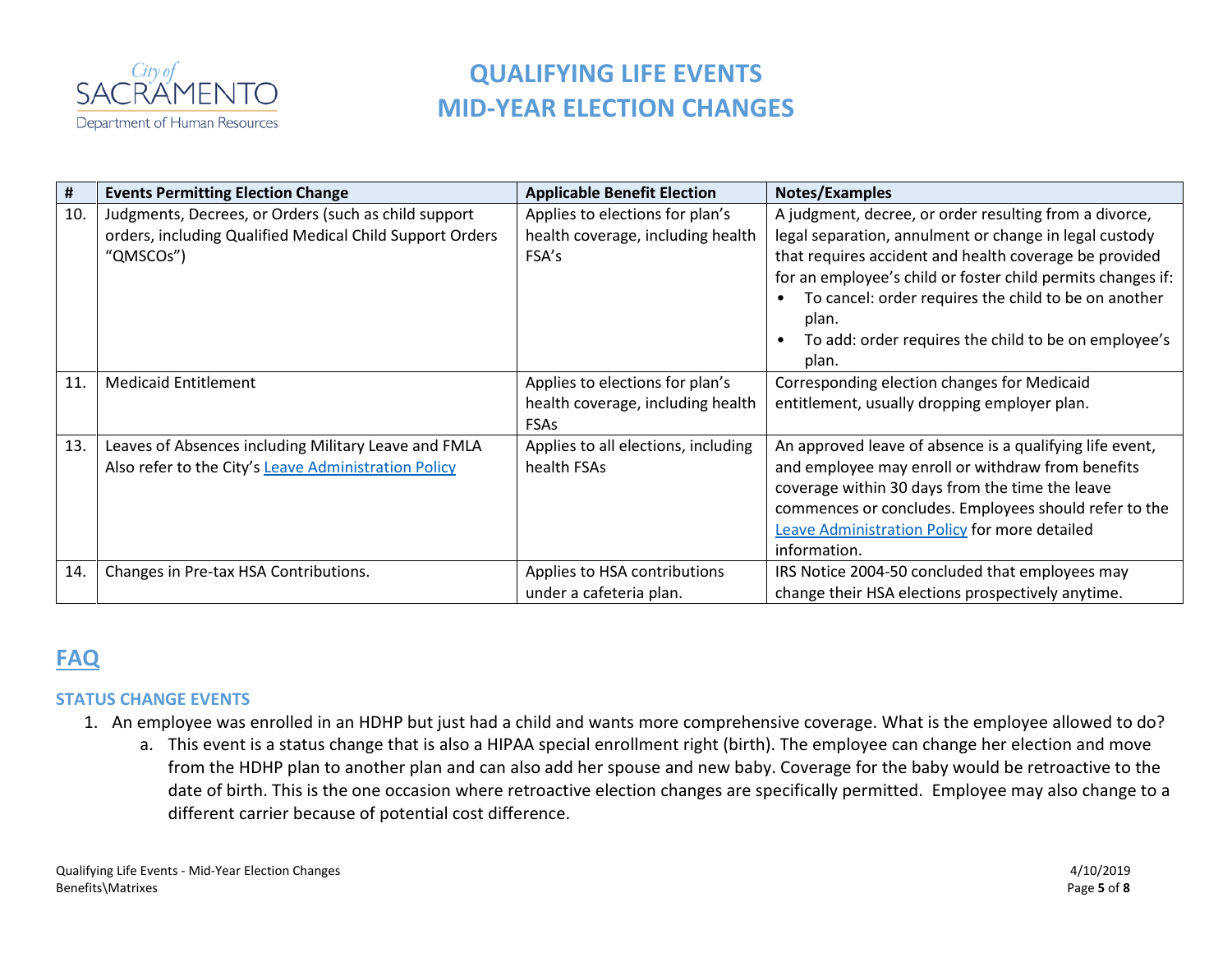

### **COST AND COVERAGE RULES**

- 2. What if the City increases the premium in the middle of the plan year?
	- a. If the cost change is significant, employees might be permitted to change their elections.
- 3. What is a "significant cost change" that would allow an employee to change plans or drop coverage?
	- a. The IRS provides some examples of significant cost changes but also warns they are not to be used as safe harbors. The City must make decisions based on the facts and circumstances. A percentage increase and/or actual dollar increase can both be considered (a 50% increase to a \$5/month dental premium is not significant, but a 15% increase could be significant to a \$500/month medical premium.) However, if an employee's pay decreases, *but the employer contribution remains the same*, the employee cannot make an election change under the cost and coverage rules.
- 4. When looking at whether an employee can change an election for a *significant cost change*, the rules allow a change to other "similar coverage" or, if that's not available, to drop coverage. What is "similar coverage" for these purposes?
	- a. The IRS definition is: "Coverage for the same category of benefits for the same individuals (e.g., family to family or single to single). For example, two plans that provide coverage for major medical are considered to be similar coverage as long as coverage extends to the same people, i.e., employee plus spouse, or family coverage. Note there is no cost component to the definition of similar coverage. If the employer offers "similar coverage", regardless of the cost, the employee cannot drop coverage altogether. In addition, another employer's plan can be similar coverage, so an employee for whom the cost of coverage increased significantly could enroll in a spouse's employer plan if that plan provided similar coverage.
- 5. What if the employee goes from full-time to part-time, *the employer contribution toward the premium remained the same*, but the employee can no longer afford the premium?
	- a. A change in financial circumstance is not itself a permissible mid-year election change event. This is true even in cases of financial hardship.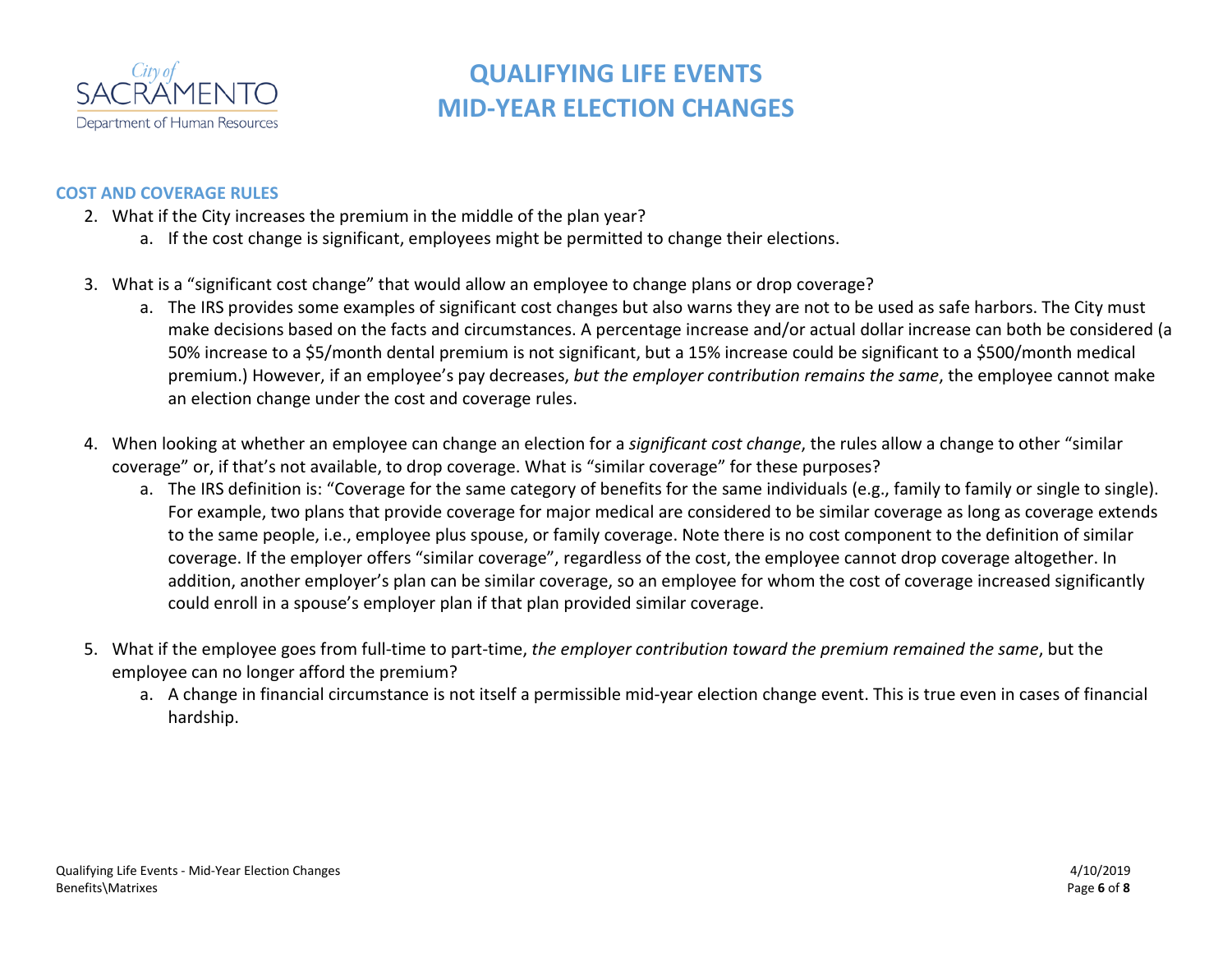

### **ADMINISTRATION**

- 6. What if the employee makes an election mistake?
	- a. In evaluating mistaken election situations, the City makes determinations on a case-by-case basis, considering the facts, available documentation, and circumstances of each case.
		- i. If an employee elected to enroll in a DCAP even though they have no children, the City would permit the change to remedy the mistaken election, upon the employee completing an affidavit they do not qualify to contribution to the DCAP.
		- ii. If the employee forgot to re-enroll in a health FSA for the new plan year, the City cannot permit this change. An employee forgetting to complete enrollment in eCaps during Open Enrollment or not fully submitting their Open Enrollment elections through eCaps, is not an election mistake.
- 7. What proof does the City need of a Qualifying Life Event in order to allow a mid-year election change?
	- a. The City requires documentary evidence supporting a Qualifying Life Event, such as proof of gaining or loss of other group coverage, birth certificate, marriage certificate, or divorce decree. Refer to the [Acceptable Documents for Life Events](http://www.cityofsacramento.org/HR/Divisions/Benefits-Retirement) for more information.
- 8. An employee narrowly missed the City's window to make a mid-year election change, can the change still be allowed?
	- a. No, the City must follow the timelines documented in its Cafeteria Plan to protect the advantage of all employees being able to contribute to health and wellness benefits on a pre-tax basis.

### **COVERAGE UNDER ANOTHER EMPLOYER PLAN**

- 9. An employee wants to drop his existing coverage and join a spouse's plan, but the spouse's open enrollment period is a couple months after the City's. Can the employee make an election change to switch to the spouse's plan or should they not enroll and go without coverage for two months?
	- a. A change in coverage under another employer plan is a Qualifying Life Event that permits a mid-year election change. The employee should elect coverage during the City's Open Enrollment period. Then in the future when the employee enrolls in the spouse's coverage, the employee can submit proof of other group health coverage and drop the City coverage up to 30 days from the effective date of the new coverage on the spouse's plan. If the employee waits until after 30 days to drop the City coverage, the request will be denied, and the employee will have to wait for another Qualifying Life Event to make a mid-year election change or wait until the next Open Enrollment period.